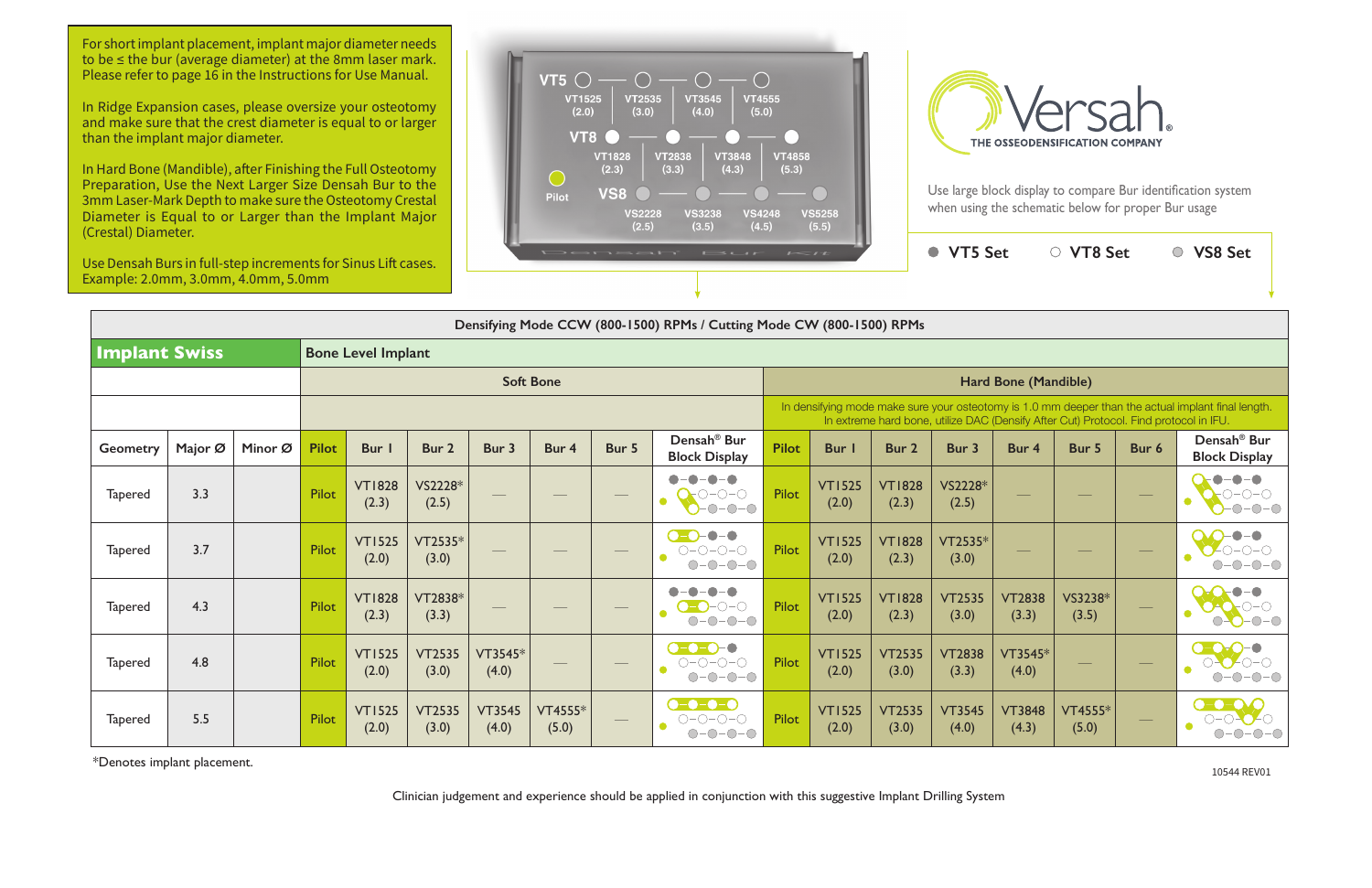| Densifying Mode CCW (800-1500) RPMs / Cutting Mode CW (800-1500) RPMs |         |         |                  |                             |                        |                        |                  |       |                                                                                   |                                                                                                                                                                                             |                        |                        |                        |                        |                        |                  |                                                 |  |  |
|-----------------------------------------------------------------------|---------|---------|------------------|-----------------------------|------------------------|------------------------|------------------|-------|-----------------------------------------------------------------------------------|---------------------------------------------------------------------------------------------------------------------------------------------------------------------------------------------|------------------------|------------------------|------------------------|------------------------|------------------------|------------------|-------------------------------------------------|--|--|
| <b>Implant Swiss</b>                                                  |         |         |                  | <b>Tissue Level Implant</b> |                        |                        |                  |       |                                                                                   |                                                                                                                                                                                             |                        |                        |                        |                        |                        |                  |                                                 |  |  |
|                                                                       |         |         | <b>Soft Bone</b> |                             |                        |                        |                  |       |                                                                                   |                                                                                                                                                                                             | Hard Bone (Mandible)   |                        |                        |                        |                        |                  |                                                 |  |  |
|                                                                       |         |         |                  |                             |                        |                        |                  |       |                                                                                   | In densifying mode make sure your osteotomy is 1.0 mm deeper than the actual implant final length.<br>In extreme hard bone, utilize DAC (Densify After Cut) Protocol. Find protocol in IFU. |                        |                        |                        |                        |                        |                  |                                                 |  |  |
| <b>Geometry</b>                                                       | Major Ø | Minor Ø | <b>Pilot</b>     | <b>Bur</b>                  | Bur 2                  | Bur 3                  | Bur 4            | Bur 5 | Densah <sup>®</sup> Bur<br><b>Block Display</b>                                   | <b>Pilot</b>                                                                                                                                                                                | Bur I                  | Bur 2                  | Bur 3                  | Bur 4                  | Bur 5                  | Bur 6            | Densah <sup>®</sup> Bur<br><b>Block Display</b> |  |  |
| <b>Tapered</b>                                                        | 3.7     |         | Pilot            | <b>VT1525</b><br>(2.0)      | VT2535*<br>(3.0)       |                        |                  |       | $\bullet$ - $\bullet$<br>∩−∩−∩−∩                                                  | Pilot                                                                                                                                                                                       | <b>VT1525</b><br>(2.0) | <b>VT1828</b><br>(2.3) | VT2535*<br>(3.0)       |                        |                        |                  |                                                 |  |  |
| <b>Tapered</b>                                                        | 4.3     |         | <b>Pilot</b>     | <b>VT1828</b><br>(2.3)      | VT2838*<br>(3.3)       |                        |                  |       |                                                                                   | Pilot                                                                                                                                                                                       | <b>VT1525</b><br>(2.0) | <b>VT1828</b><br>(2.3) | <b>VT2535</b><br>(3.0) | <b>VT2838</b><br>(3.3) | VS3238*<br>(3.5)       |                  |                                                 |  |  |
| <b>Tapered</b>                                                        | 4.8     |         | <b>Pilot</b>     | <b>VT1525</b><br>(2.0)      | <b>VT2535</b><br>(3.0) | $VT3545*$<br>(4.0)     |                  |       | $\bullet$ - $\bullet$ - $\bullet$ -<br>-0<br>$O-O-O-O$<br>$\bigcirc$ - $\bigcirc$ | Pilot                                                                                                                                                                                       | <b>VT1525</b><br>(2.0) | <b>VT2535</b><br>(3.0) | <b>VT2838</b><br>(3.3) | $VT3545*$<br>(4.0)     |                        |                  |                                                 |  |  |
| <b>Tapered</b>                                                        | 5.5     |         | Pilot            | <b>VT1525</b><br>(2.0)      | <b>VT2535</b><br>(3.0) | <b>VT3545</b><br>(4.0) | VT4555*<br>(5.0) |       | $\bullet$ - $\bullet$ - $\bullet$ - $\bullet$                                     | Pilot                                                                                                                                                                                       | <b>VT1525</b><br>(2.0) | <b>VT2535</b><br>(3.0) | <b>VT2838</b><br>(3.3) | <b>VT3545</b><br>(4.0) | <b>VT3848</b><br>(4.3) | VT4555*<br>(5.0) |                                                 |  |  |

| $\sim$ $\tau$                                                                                                                                                                               |                        |                        | <b>VT5 Set</b>         |                        | VT8 Set                |                  | <b>VS8 Set</b>                                  |  |  |  |  |  |  |
|---------------------------------------------------------------------------------------------------------------------------------------------------------------------------------------------|------------------------|------------------------|------------------------|------------------------|------------------------|------------------|-------------------------------------------------|--|--|--|--|--|--|
|                                                                                                                                                                                             |                        |                        |                        |                        |                        |                  |                                                 |  |  |  |  |  |  |
|                                                                                                                                                                                             | le CW (800-1500) RPMs  |                        |                        |                        |                        |                  |                                                 |  |  |  |  |  |  |
|                                                                                                                                                                                             |                        |                        |                        |                        |                        |                  |                                                 |  |  |  |  |  |  |
| Hard Bone (Mandible)                                                                                                                                                                        |                        |                        |                        |                        |                        |                  |                                                 |  |  |  |  |  |  |
| In densifying mode make sure your osteotomy is 1.0 mm deeper than the actual implant final length.<br>In extreme hard bone, utilize DAC (Densify After Cut) Protocol. Find protocol in IFU. |                        |                        |                        |                        |                        |                  |                                                 |  |  |  |  |  |  |
| ilot                                                                                                                                                                                        | Bur I                  | Bur <sub>2</sub>       | Bur 3                  | Bur 4                  | Bur 5                  | Bur 6            | Densah <sup>®</sup> Bur<br><b>Block Display</b> |  |  |  |  |  |  |
| ilot                                                                                                                                                                                        | <b>VT1525</b><br>(2.0) | <b>VT1828</b><br>(2.3) | VT2535*<br>(3.0)       |                        |                        |                  |                                                 |  |  |  |  |  |  |
| ilot                                                                                                                                                                                        | <b>VT1525</b><br>(2.0) | <b>VT1828</b><br>(2.3) | <b>VT2535</b><br>(3.0) | <b>VT2838</b><br>(3.3) | VS3238*<br>(3.5)       |                  |                                                 |  |  |  |  |  |  |
| ilot                                                                                                                                                                                        | <b>VT1525</b><br>(2.0) | <b>VT2535</b><br>(3.0) | <b>VT2838</b><br>(3.3) | VT3545*<br>(4.0)       |                        |                  |                                                 |  |  |  |  |  |  |
| ilot                                                                                                                                                                                        | <b>VT1525</b><br>(2.0) | <b>VT2535</b><br>(3.0) | <b>VT2838</b><br>(3.3) | <b>VT3545</b><br>(4.0) | <b>VT3848</b><br>(4.3) | VT4555*<br>(5.0) |                                                 |  |  |  |  |  |  |

For short implant placement, implant major diameter needs to be ≤ the bur (average diameter) at the 8mm laser mark. Please refer to page 16 in the Instructions for Use Manual.

\*Denotes implant placement.

Clinician judgement and experience should be applied in conjunction with this suggestive Implant Drilling System



Use large block display to compare Bur identification system when using the schematic below for proper Bur usage



10544 REV01

In Ridge Expansion cases, please oversize your osteotomy and make sure that the crest diameter is equal to or larger than the implant major diameter.

In Hard Bone (Mandible), after Finishing the Full Osteotomy Preparation, Use the Next Larger Size Densah Bur to the 3mm Laser-Mark Depth to make sure the Osteotomy Crestal Diameter is Equal to or Larger than the Implant Major (Crestal) Diameter.

Use Densah Burs in full-step increments for Sinus Lift cases. Example: 2.0mm, 3.0mm, 4.0mm, 5.0mm